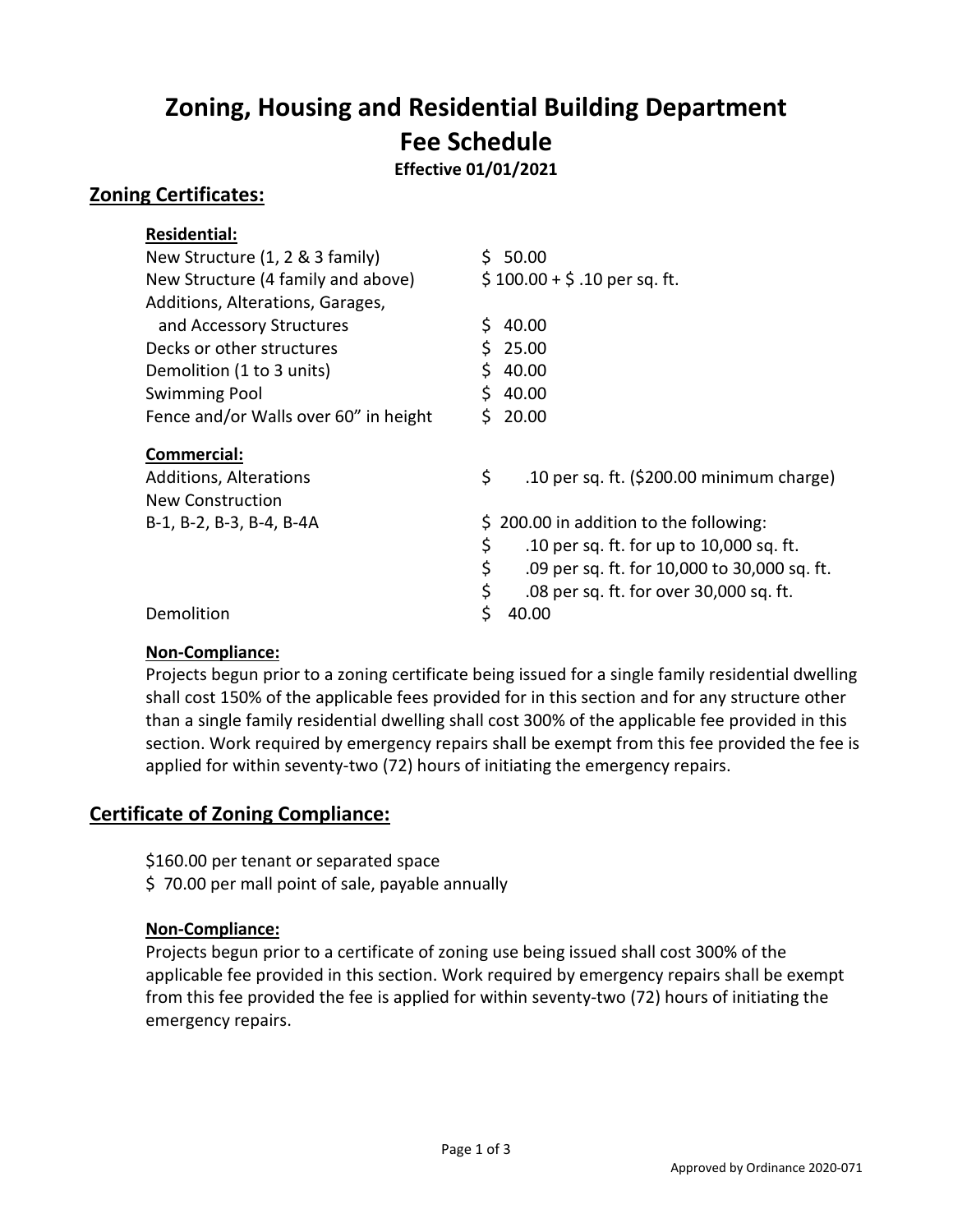# **Building Permit:**

| <b>Residential:</b>                         |                                     |
|---------------------------------------------|-------------------------------------|
| Residential                                 | $$200.00 + $1.00$ per 100 sq. ft.   |
| Drainage Plan Review                        | \$400.00 (new construction only)    |
| Additions/Alterations, Garages              | $$200.00 + $1.00$ per 100 sq. ft.   |
| Decks or other structures attached to decks | \$100.00                            |
| Accessory structures over 200 SF            | \$100.00                            |
| Residing                                    | 70.00                               |
| Re-roofing                                  | Ś.<br>70.00 (over 20% of roof deck) |
| Fences over 6 feet high                     |                                     |
| And retaining walls Over 48 inches tall     | 30.00                               |
| <b>Private Swimming Pools</b>               | S<br>30.00                          |
| Re-inspection Fee                           | 30.00                               |

#### **Non-Compliance:**

Projects begun prior to a building permit being issued for a single family residential dwelling shall cost 150% of the applicable fees provided for in this section and for any structure other than a single family residential dwelling shall cost 300% of the applicable fee provided in this section. Work required by emergency repairs shall be exempt from this fee provided the fee is applied for within seventy-two (72) hours of initiating the emergency repairs.

#### **Signs:**

| Temporary commercial signs     | S 75.00                                |
|--------------------------------|----------------------------------------|
| Permanent commercial signs     | $$70.00 + $1.00$ per sq. ft. of facing |
| <b>Shopping Center Banners</b> | \$150.00                               |

#### **Non-Compliance:**

Erection of signs prior to permits being issued shall cost 300% of the normal fee.

#### **Exempt Signs:**

No fee is required for Instructional, Entrance and Exit signs less than 8 square feet in area or residential real estate signage.

| <b>Zoning Verification Letters:</b> | \$100.00 |
|-------------------------------------|----------|
|-------------------------------------|----------|

## **Landlord License Fee (Due annually):**

| 1 unit                                                        |    | \$50.00  |
|---------------------------------------------------------------|----|----------|
| 2-3 units                                                     | S. | 60.00    |
| 4-5 units                                                     |    | \$70.00  |
| 6-25 units                                                    |    | \$105.00 |
| 26-100 units                                                  |    | \$200.00 |
| 101 or more units                                             |    | \$310.00 |
| \$10.00 late fee issued for every month late after Jan. $1st$ |    |          |
| Computation of units is based on number of units per parcel.  |    |          |